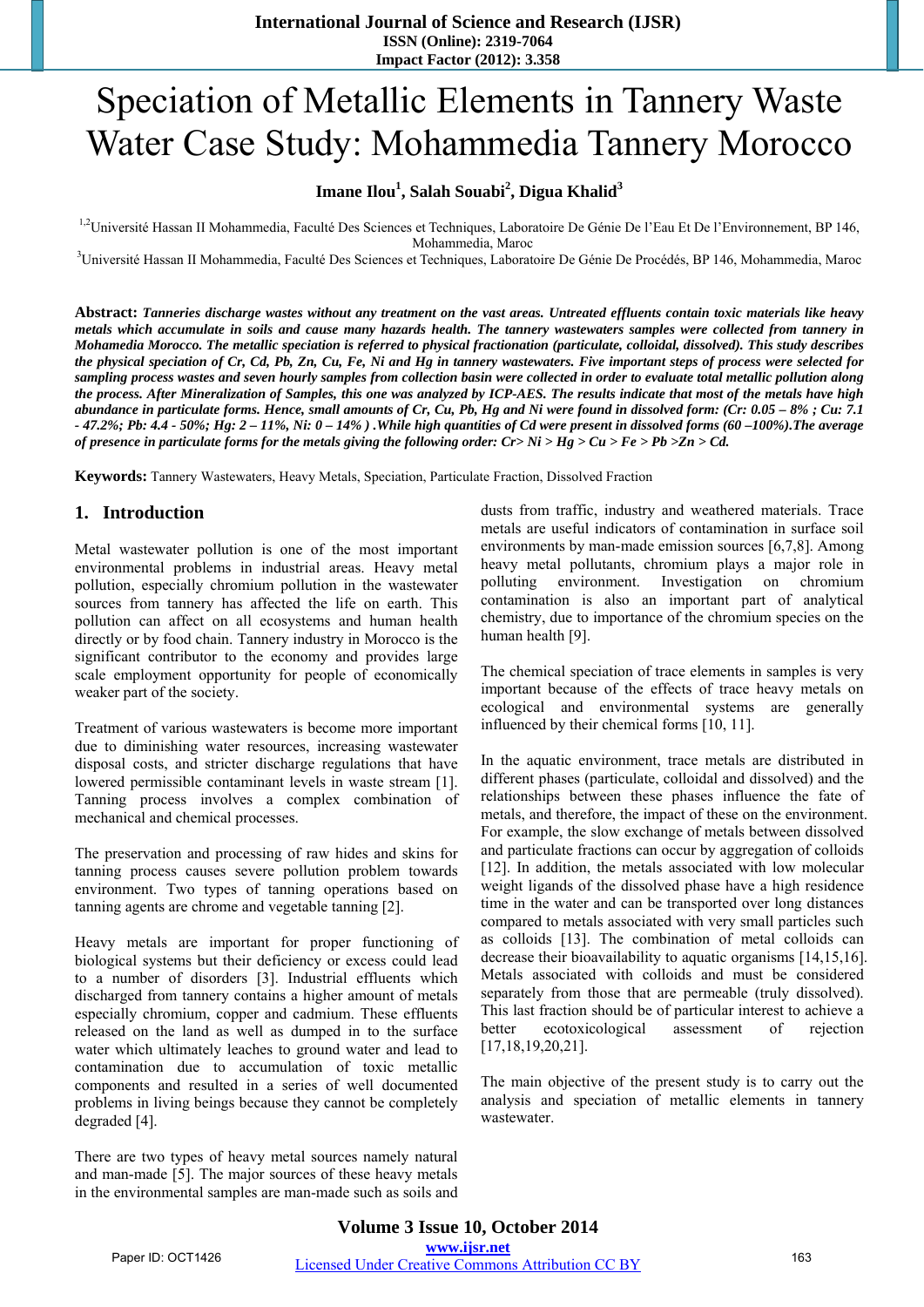# **2. Material and Methods**

# **2.1. Sampling**

The wastewaters are pre-treated by primary, secondary and tertiary decantation. The figure 2 shows the different steps of the pre-treatment station in a tannery located at Mohamedia city in Morocco.

Water samples were collected manually over 3 day's period from:

- The collection basin B3 (figure 1) that release directly to the sewerage system, at hourly interval, numbered from 1 to 7;
- The end of five important stage of the process during a cycle of production.



Figure 1: Schematic description of the sampling points

Sampling bottles were rinsed in the laboratory with distilled waste and rinsed again with sampled water just before collection.

# **2.2. Analytical Methods**

In order to determine the fractional speciation of heavy metals (Chromium, Cadmium, mercury, lead, Copper, Nickel, Zinc and Iron) in dissolved phases, water samples were filtered on Teflon membrane of 0.45 um pore (diameter 47 mm, Millipore ™ Type FH) for separating the dissolved and particulate phases before mineralization.

Mineralization wastewater [22]: 10.5 ml of concentrated hydraulic acid and 3.5 ml concentrated nitric acid were added to 50 ml of the wastes. The samples were left for 16 hours and, next, heated for 2 hours up to the appearance of white fumes. After cooling, the solution was placed in measuring flasks of 50 ml capacity and made up to the mark with distilled water.

ICP-AES (Inductively Coupled Plasma – Atomic Emission Spectroscopy) has been used for the determination of trace elements in various samples due to its high detection power, multi-element analysis, minor matrix effects, minor memory effects, high analysis speed, and tolerance to high salt concentrations.

Tables 1 and 2 show the physico-chemical characterization of effluents from the tannery to the output of each stage of production and discharges at the outlet of the collection basin.

| waltid                                    |         |                       |                                                                                                                                 |                        |          |                  |              |                                                                                                                    |                  |
|-------------------------------------------|---------|-----------------------|---------------------------------------------------------------------------------------------------------------------------------|------------------------|----------|------------------|--------------|--------------------------------------------------------------------------------------------------------------------|------------------|
|                                           | p       | Cond.<br>$\rm (ms/c)$ | Turb.<br>(NTU   (mg/1)                                                                                                          | SS                     | CO.<br>D |                  |              | BOD5 sulfate sulfide                                                                                               | BOD <sub>5</sub> |
|                                           | H       | m)                    |                                                                                                                                 |                        | (g/l)    |                  |              | $(mg/l)$ (mg/l) (mg/l) COD                                                                                         |                  |
| Soaking                                   | 6.<br>8 | 27                    | 3,050                                                                                                                           | $\overline{3,00}$ 8.28 |          | $\mathbf{0}$     |              | $\begin{array}{ c c }\n 2,825 & 13.43 \\ \hline\n 6 & & \n\end{array}$                                             | $\theta$         |
| Unhairi<br>ng/<br>Scuddin<br>g            | 10      | 22                    |                                                                                                                                 |                        |          |                  |              | 4,500 $\begin{vmatrix} 14.2 & 44.1 \\ 00 & 6 \end{vmatrix}$ 2,800 $\begin{vmatrix} 3.005 \\ 1 \end{vmatrix}$ 22.04 | 0.07             |
| Delimin<br>$\mathbf{g}/$<br><b>Bating</b> | 8.<br>6 | 10.9                  | $\left  2,664 \right  \left  \begin{array}{c} 1,00 \\ 0 \end{array} \right  7.36 \left  \begin{array}{c} 0 \end{array} \right $ |                        |          |                  |              | $\frac{8,979}{5}$ 22.04                                                                                            | $\Omega$         |
| Pickling                                  | 3.      | 45.6                  | 733                                                                                                                             | 100                    |          | $2.76$   $2,000$ | 11,74<br>8.7 | 29.05                                                                                                              | 0.73             |
| Tanning                                   | 3.      | 52.6                  | 220                                                                                                                             | 100                    | 4.6      | $\mathbf{0}$     | 28,74<br>8.7 | 2.5                                                                                                                | $\theta$         |

| Table 1: Characterization of tannery wastewaters (Process |
|-----------------------------------------------------------|
| waters)                                                   |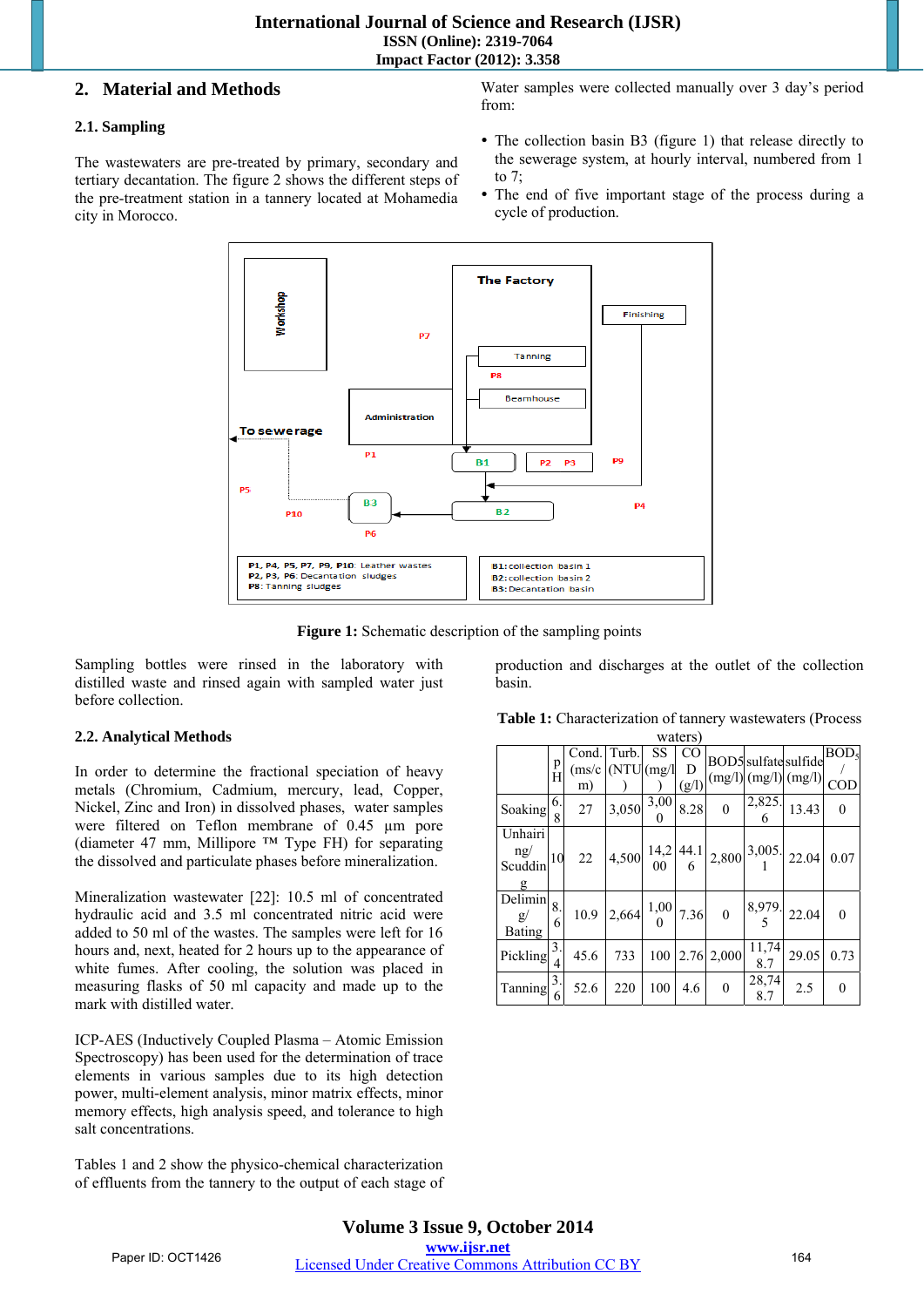### **International Journal of Science and Research (IJSR) ISSN (Online): 2319-7064 Impact Factor (2012): 3.358**

| Time           | pH  | Cond.<br>(ms/cm) | Turb. NTU | SS(mg/l) | COD(g/l) | $BOD5$ (mg/l) | sulfate $(mg/l)$ | sulfide $(mg/l)$ | $BOD \swarrow COD$ |
|----------------|-----|------------------|-----------|----------|----------|---------------|------------------|------------------|--------------------|
| T1             | 6.9 | 3.95             | 705       | 2600     | 5.52     |               | 876.9            | 37.17            |                    |
| T <sub>2</sub> | 4.7 | 15.5             | .150      | .600     | 4.6      | 125           | 6.825.6          | 38.97            | 0.03               |
| T <sub>3</sub> | 4.9 | 19.8             | 3,100     | .600     | 5.52     | 100           | 6.876.9          | 39.57            |                    |
| T <sub>4</sub> | 5.4 | 13.5             | 3,750     | 9.400    | 27.6     | 100           | 4.646.2          | 38.27            |                    |
| T5             | 9.1 | 17.5             | 3,800     | .500     | 11.96    | 850           | 3.620.5          | 31.66            | 0.07               |
| T <sub>6</sub> | 9.6 | 9.4              | 2.450     | 500      | 11.96    | 750           | 1.800.0          | 39.37            | 0.06               |
| T7             | 8.3 | 6.0              | 1.150     | 2,000    | 5.52     | 200           | 2,646.2          | 26.55            | 0.04               |

**Table 2:** Characterization of tannery wastewaters (wastewaters from collection basin)

# **3. Results**

The results obtained for this study to examine the status of metals in tannery effluents and their contamination. Among various industries, tannery industry is major producer of metals like Chromium, iron, cadmium, copper, lead, nickel and zinc.

The data of metal concentration in dissolved phase of tannery effluents along the steps of the process and effluents taken from collection basin (B3) are given in Table 3 and Table 4 respectively.

**Table 3:** Concentration of metallic elements in tannery wastewaters (Process waters)

| wasio waio i<br><b>I TOUGO WALLED</b> |                |                               |     |     |     |     |     |     |  |  |
|---------------------------------------|----------------|-------------------------------|-----|-----|-----|-----|-----|-----|--|--|
|                                       | C <sub>d</sub> | Cr                            | Cu  | Fe  | Hg  | Ni  | Pb  | Zn  |  |  |
|                                       | 0.0            |                               | 0.1 | 8.2 | 0.0 | 0.0 | 0.7 | 1.8 |  |  |
| Soaking                               | 04             |                               | 2   |     |     | 07  | 3   | 5   |  |  |
| Unhairing/                            | 0.0            |                               | 0.2 | 7.8 | 0.1 | 0.0 | 0.3 | 2.0 |  |  |
| Scudding                              | 04             | 0.202<br>0.38<br>0.83<br>3.20 | 04  | 6   | 5   | 6   | 5   | 2   |  |  |
| Deliming/                             | 0.0            |                               | 0.0 | 2.7 | 0.3 | 0.0 | 0.2 | 0.7 |  |  |
| Bating                                | 03             |                               | 67  |     | 17  | 06  | 4   | 3   |  |  |
| Pickling                              | 0.0            |                               | 0.0 | 1.8 | 0.0 | 0.0 | 0.2 | 1.6 |  |  |
|                                       | 04             |                               | 61  | 0   | 12  | 05  | 4   | 3   |  |  |
|                                       | 0.0            | 4325.                         | 0.0 | 1.9 | 0.6 | 0.0 | 0.1 | 0.6 |  |  |
| Tanning                               | 05             | 75                            | 08  | 6   | 49  | 32  | 4   | 6   |  |  |

All values are in mg/l of wastewater

**Table 4:** Concentration of metallic elements in tannery wastewaters: Collection basin

|                | C <sub>d</sub> | <b>Cr</b> | Cu   | Fe    | Hg   | Ni    | Pb    | Zn   |  |  |  |
|----------------|----------------|-----------|------|-------|------|-------|-------|------|--|--|--|
| T1             | 0.004          | 34.20     | 0.04 | 2.34  | 0.09 | 0.014 | 0.14  | 0.35 |  |  |  |
| T <sub>2</sub> | 0.005          | 682.08    | 0.02 | 2.004 | 0.12 | 0.01  | 0.13  | 0.32 |  |  |  |
| T3             | 0.005          | 811.41    | 0.07 | 3.020 | 0.72 | 0.02  | 0.11  | 0.57 |  |  |  |
| T <sub>4</sub> | 0.003          | 110.1     | 0.07 | 5.96  | 0.45 | 0.07  | 0.085 | 0.86 |  |  |  |
| T <sub>5</sub> | 0.004          | 223.73    | 0.1  | 4.17  | 0.17 | 0.04  | 0.06  | 0.94 |  |  |  |
| T6             | 0.005          | 74.35     | 0.07 | 8.09  | 0.17 | 0.03  | 0.14  | 0.92 |  |  |  |
| T7             | 0.003          | 29.215    | 0.04 | 1.64  | 0.01 | 0.007 | 0.76  | 2.4  |  |  |  |

All values are in mg/l of wastewater

The production unit generate wastewater quality variable over time, the effluent of a sample varies to another. This variation is due to the changing composition of waste collected along different process steps.

Analytical results (Table 4) revealed that the average concentration of chromium were recorded ranged from 29.2 to 811.41 mg/l at, respectively, T7 and T3 (time of releasing tanning waters with a concentration of 4325.75 mg/l). However, low values of cadmium and nickel range from 0.003 to 0.005 mg/l and 0.007 to 0.02 mg/l, respectively, was reported.

In this study speciation refers to physical fractionation (particulate, colloidal, dissolved).The results for particulate and dissolved chromium, cadmium, lead and mercury speciation in effluents prior to discharge are shown in Figures (2, 3, 4, 5), (a) for process wastewaters samples, and (b) for the hourly samples collected from the basin.



**Figure 2**: (a) Chromium speciation in process wastewaters, (b)- Chromium speciation in basin effluents

In tanning effluents the particulate fraction of chromium reaches 98.96% (4280.6mg/l).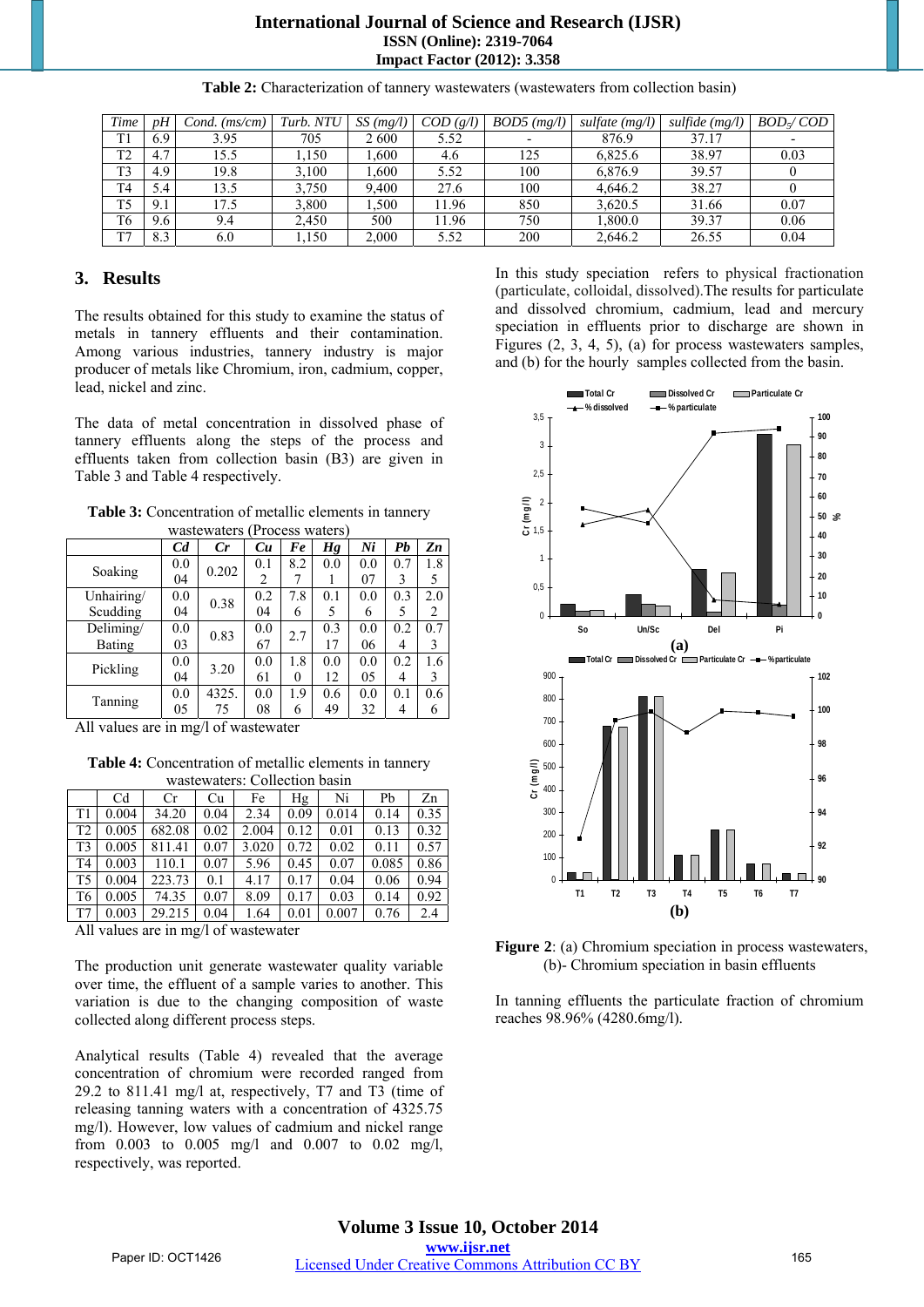**International Journal of Science and Research (IJSR) ISSN (Online): 2319-7064 Impact Factor (2012): 3.358** 



**Figure 3:** (a)- Cadmium speciation in process wastewaters, (b)- Cadmium speciation in basin effluents



**Figure 4:** (a)- Lead speciation in process wastewaters, (b)- Lead speciation in basin effluents



**Figure 5**. (a)- Mercury speciation in process wastewaters, (b)- Mercury speciation in basin effluents of all the metals analyzed four are illustrated in Figure (2, 3, 4 and 5) the other metals are grouped in (Table 5,6)

**Table 5:** Metals speciation in waters from basin B3

|                     | Cu   |       |             | Fe    |      | Ni    |      | Zn    |  |  |
|---------------------|------|-------|-------------|-------|------|-------|------|-------|--|--|
|                     | Diss | Parti | <b>Diss</b> | Parti | Diss | Parti | Diss | Parti |  |  |
|                     | olve | culat | olve        | culat | olve | culat | olve | culat |  |  |
|                     | d    | e     | d           | e     | d    | e     | d    | e     |  |  |
| T<br>$\mathbf{1}$   | 47.2 | 52.8  | 46.7        | 53.3  | 64.3 | 35.7  | 80.8 | 19.2  |  |  |
| T<br>$\overline{2}$ | 27.3 | 72.7  | 33.6        | 66.4  | 10.0 | 90.0  | 87.7 | 12.3  |  |  |
| T<br>3              | 7.1  | 92.9  | 13.2        | 86.8  | 0.0  | 100.0 | 54.6 | 45.4  |  |  |
| T<br>$\overline{4}$ | 15.5 | 84.5  | 31.3        | 68.7  | 0.0  | 100.0 | 37.0 | 63.0  |  |  |
| T<br>5              | 9.3  | 90.7  | 58.1        | 41.9  | 7.9  | 92.1  | 34.7 | 65.3  |  |  |
| T<br>6              | 12.1 | 87.9  | 3.8         | 96.2  | 11.1 | 88.9  | 29.4 | 70.6  |  |  |
| T<br>7              | 12.2 | 87.8  | 29.2        | 70.8  | 14.3 | 85.7  | 1.1  | 98.9  |  |  |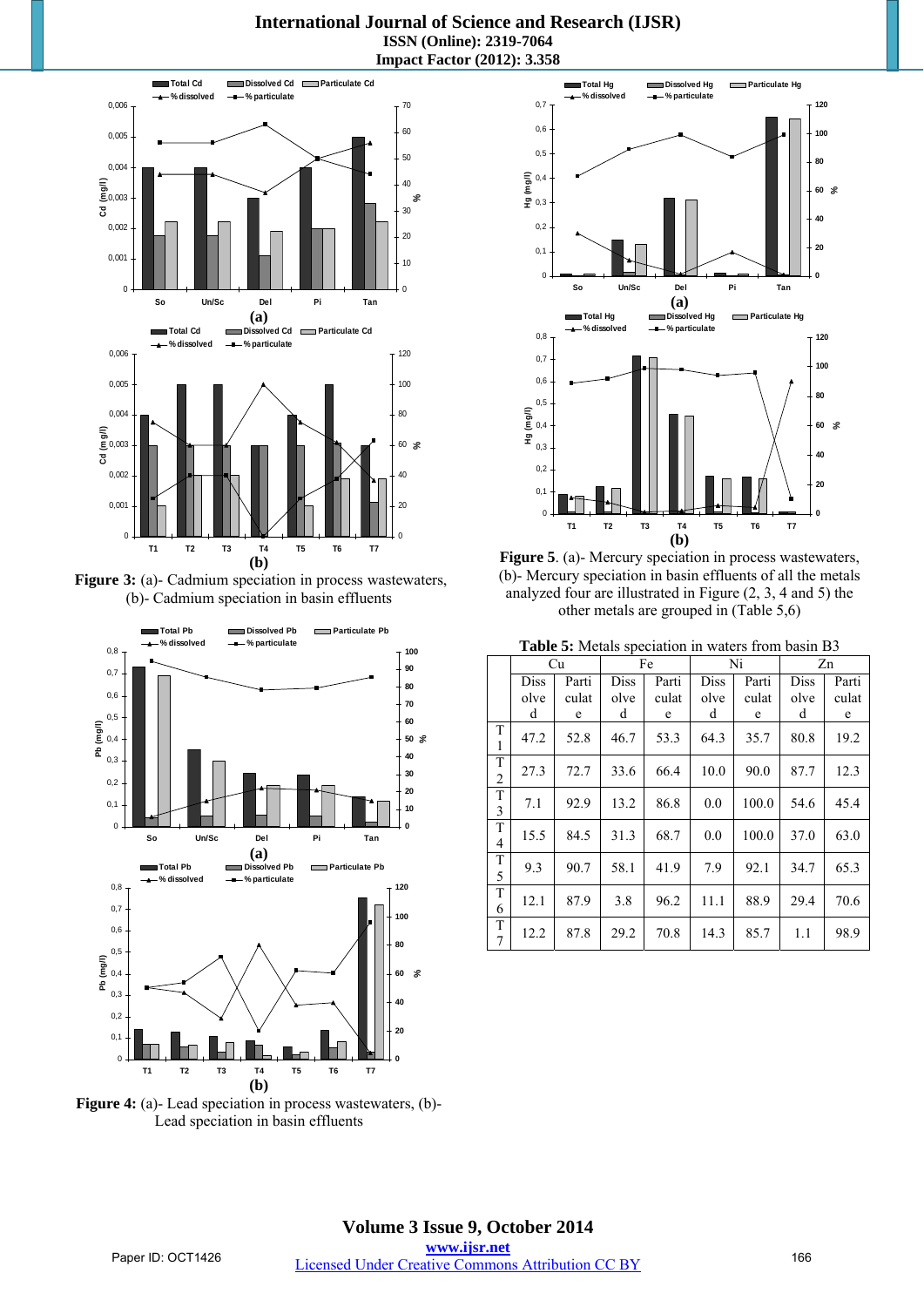| <b>International Journal of Science and Research (IJSR)</b> |
|-------------------------------------------------------------|
| <b>ISSN</b> (Online): 2319-7064                             |
| <b>Impact Factor (2012): 3.358</b>                          |

|                           | Cu        |           |          | Fe        |           | Ni       |           | Zn        |
|---------------------------|-----------|-----------|----------|-----------|-----------|----------|-----------|-----------|
|                           | Dis       | Part      | Dis      | Part      | Dis       | Part     | Dis       | Part      |
|                           | solv      | icul      | solv     | icul      | solv      | icul     | solv      | icul      |
|                           | ed        | ate       | ed       | ate       | ed        | ate      | ed        | ate       |
| Soaking<br>/Unhairi<br>ng | 11.<br>67 | 88.3<br>3 | 8.9<br>8 | 91.0<br>2 | 14.<br>29 | 85.7     | 11.<br>22 | 88.7<br>8 |
| Scuddin                   |           |           |          |           |           |          |           |           |
| g                         | 11.       | 88.2      | 8.9      | 91.0      | 20.       | 79.3     | 6.4       | 93.5      |
| /Delimi                   | 76        | 4         | 8        | 2         | 69        | 1        | 8         | 2         |
| ng                        |           |           |          |           |           |          |           |           |
| Bating                    | 7.4       | 92.5      | 57.      | 42.6      | 50.       | 50.0     | 0.1       | 99.8      |
|                           | 6         | 4         | 34       | 6         | 00        | $\theta$ | 4         | 6         |
|                           | 14.       | 85.2      | 36.      | 63.0      | 40.       | 60.0     | 17.       | 82.9      |
| Pickling                  | 75        | 5         | 96       | 4         | 00        | $\theta$ | 04        | 6         |
|                           | 37.       | 62.5      | 40.      | 59.1      | 21.       | 78.1     | 24.       | 75.6      |
| Tanning                   | 50        | 0         | 85       | 5         | 88        | 3        | 40        | 0         |

#### **Table 6:** Metals speciation in process waters

In spite of the limited database and the different definition of the dissolved fraction  $(\leq 0.45 \,\mu\text{m})$  the results show that particulate phase is important for almost all heavy metals in the samples, except cadmium.

#### 1. Chromium:

Several health problems are related to chromium consumption such as chronic ulceration and perforation of the nasal septum and allergic skin reactions [23]. Particulate chromium levels in the studied waters range from 52.8 % (T1) to 92.9% (T3).

Chromium has low acute and chronic toxicity to humans at high doses and his toxicity is dependent on chemical speciation and thus associated health effects are influenced by chemical forms of exposure. Cr (VI) compounds are much more soluble than Cr (III) and are much more toxic (mutagenic and carcinogenic) to microorganisms, plants, animals and humans. The excess of Cr (III) is proven to be a potential soil, surface water, ground water and air contaminant under specific condition [2].

#### 2. Lead:

Lead is number two (after arsenic) on the top 20 list of the most poisoning heavy metals. Its target organs are the bones, brain, blood, kidneys, reproductive and cardiovascular systems, and thyroid gland [24,25]. The measured concentrations of particulate Pb in our samples were in the range of 50 % (T1) to 95.62% (T3).

3. Mercury:

Mercury is generally considered to be one of the most toxic metals found in the environment. Once mercury enters the food chain, progressively larger accumulation of mercury compounds takes place in humans and animals. Mercury also brings about genetic defects causing chromosome breaking and interference in cell division, resulting in abnormal distribution of chromosome. Mercury causes impairment of pulmonary function and kidney, chest pain and dyspnoea [26,27]. In this study, we found that particulate mercury is in the range of 10 – 98.88% with the highest value at T3 and the lowest at T7.

#### 4. Cadmium:

Cadmium and some of its compounds are considered carcinogenic and may cause damage to all types of body cells. The main target organs for Cd are the kidneys and liver. Cadmium is becoming an element of concern due to its presence in waste products, primarily sewage sludge, that are disposed in land and its content in surface soils and sediments is strongly influenced by man's activity [28]. In this study, the concentrations of dissolved Cd were within the range of  $60 - 100\%$  with the lowest at T2, T3 and the highest at T4.

5. Zinc:

Zinc is a common metal in the human environment. Little is known about its toxic effects toward human beings [24]. High levels of Zn may cause Pancreatitis, anemia, muscle pain, acute renal failure, and death [28]. The range of particulate Zn in the studied waters was 12.3 – 98.9% with the lowest value T2 and the highest at T7.

6. Iron:

Iron toxicity is due to its rapid absorption by the body. Drinking water, iron pipes, cookware, and preparations are the main sources of iron and its target organs are the liver, cardiovascular system, and kidneys [28]. In this study, we found that particulate iron is in the range of  $41.9 - 96.2\%$ with the highest value at T6 and the lowest at T6.

7. Nickel:

Nickel is a carcinogenic metal and any overexposure to it can cause a decreased body weight, heart and liver damage and skin irritation [24]. The range of particulate Ni found in this study was  $35.7 - 100\%$ , the highest concentration was found at T3, T4 and the lowest at T1.

8. Copper:

Copper is an essential element in mammalian nutrition as a component of metallo-enzymes in which it acts as an electron donor or acceptor. Conversely, exposure to high levels of copper can result in a number of adverse health effects [29]. The measured concentrations of particulate Pb in our samples were in the range of 52.8 % (T1) to 92.9% (T3).

# **4. Discussion**

Environmental contamination with toxic heavy metal ions in the industrial wastes is a matter of concerns to developing countries.

Heavy metals are highly persistent in the environment and are known to alter soil ecosystem diversity structure and function. Chromium undergoes a rapid sorption in the environment and consequently, the concentration of soluble chromium is low compared to sorbed chromium [30]. The toxicity, mobility and bioavailability of Cr depend fundamentally on its chemical form. Chromium in the environment might be present mainly as  $Cr^{3+}$  and  $Cr^{6+}$ .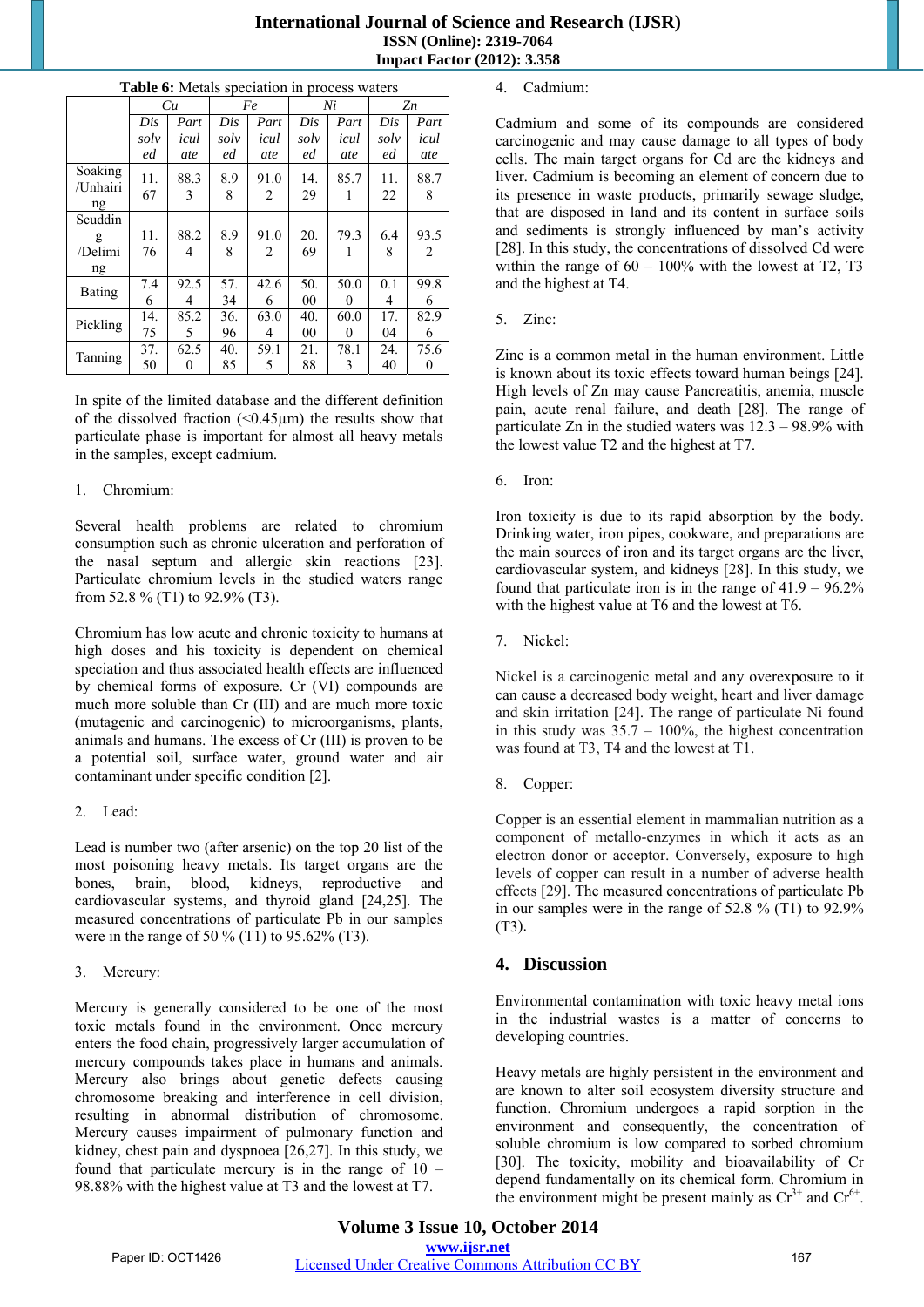$Cr<sup>6+</sup>$  is highly soluble and about 300 times more toxic than  $Cr^{3+}$ . On the other hand,  $Cr^{3+}$  precipitates at the average pH of natural waters. Tannery wastewaters contain mainly  $Cr<sup>3+</sup>$ . The nature behaviour of Cr in wastewaters depends on the physico-chemical conditions of the effluents [31].

Cr III salts are efficiently used as tanning agents in the leather industry. When the waste is disposed off on sewerage or on soil, the risk of potential oxidation of some Cr III species to the hazardous hexavalent state exists in the presence of manganese IV oxide. Recovery of chromium is one of the options to make leather industry environmental friendly.

In addition, knowledge of the total metal concentration is often insufficient to evaluate the risk due to its presence in the effluents. Heavy metals may present some mobility along the ground and regain water tables [32, 33]. Chromium in general and chromium (VI) in particular can migrate up deep horizons of the soil [34]. Chemical speciation of metal traces gives information on their probable behavior in the environment.

In this study, the particulate fraction is dominant for all the heavy metals, except Cd. The dissolved fraction of metal is defined as the dissolved concentration (in percent) of the total concentration. Waters samples collected from B3 and filtered through a 0.45µm filter were analyzed. As illustrated in Figure 2 and Figure 5, the fractions of Cr and Hg bound to particles, which mean that the free metal ions constitute less than 10% of the total metal concentration. Whereas for Pb, dissolved and particulate fractions are approximately the same. The Cd showed higher fraction of dissolved species than the other metals, especially at time T4.

The wastewater as results of tanning process is an important source adding Cr pollutant to the environment which causes many health hazards to all sort of life. The pressure by the environment protection agencies is so that becomes a common occurrence that the tanneries are forced to close down not only in developed countries but also in developing countries. Chromium III salts are most widely used chemicals for tanning processes, but only 60% - 70% of total chromium salts react with the hides. In the other words, about 30%-40% of the chromium amount remains in the solids and liquid wastes (especially spent tanning solutions).

Toxicological studies have indicated that the degree of toxicity of metals including chromium (Cr) depends on the chemical form in which the element is present [35].

Cr may appear in solution in the form of Cr (III) and Cr (VI). Chromium species exist primarily depending on the pH Cr (VI) as  $CrO_2^{-4}$  and Cr (III) as  $Cr(OH)^{2+}$  [36,37]. Cr (VI) is toxic due to its highly oxidizing effect and the ease with which it penetrates biological membranes, and is thus considered to be a carcinogenic agent, while Cr (III) is essential for the maintenance of the metabolism of lipids, glucose and proteins. Although Cr is a biologically important metal, in concentrations greater than 0.05 mg/l it is a very hazardous metal for living organisms, especially

humans [38]. So, the pollution must be considered and industrial fabric, especially tannery waste taken control because aquatic organisms, especially fish, accumulate heavy metals such as Cr in their tissues and organs in higher quantities than those found in the ambient water [39,40]. So, this pollution causes various serious negative effects on some organisms such as fish and these are carried over to the human body by means of the web food. Therefore, there is a need for investigation of accumulation of Cr, especially  $Cr^{+6}$ , in view of human health.

Traditional methods used to separate dissolved and particulate phases through a filter pore size of 0.45µm, colloids  $( $0.45 \text{ mm}$  and  $>$  10 kDa) are included in the$ dissolved fraction itself. This absence of separation between the colloidal fraction and the fraction permeable may have certain consequences in studies on the fate and behavior of contaminants in the aquatic environment. Thus, we recognize more the importance of the distinction between permeable and colloidal phases on become of the biogeochemical trace metals in the aquatic environment [16, 17].

# **5. Conclusion**

In this study, the concentrations of total heavy metals, especially total Cr in tannery wastewater samples, were determined successfully by ICP-AES technique. The found excessively total metals concentrations indicated that studied area was so much polluted in view of the total concentration. This pollution causes various serious high negative effects on environment, and these are carried over to the human body by means of the web food.

The observed changes in physical speciation of trace metals point out the importance of distinguishing permeable phase (truly dissolved) of all dissolved species to better assess environmental discharges.

# **Acknowledgements**

The authors wish to thank the staff of the Environmental Engineering Laboratory and the staff of the Department of Process Engineering and environment of the Scientific and Technical Faculty, University Hassan II of Mohamedia. They thank also the staff of the leather factory of Mohamedia for their coordination.

# **References**

- [1] ECSWA. (2003). Waste-Water Treatment Technologies: "A General Review, Economic and Social Commission for Western Asia, United Nations New York".
- [2] Aravindhan, R., Madhan, B., Rao, R., Nair, B. and Ramasami, T. (2004). "Bioaccumulation of chromium from tannery wastewater an approach for chrome recovery and reuse", Env. Sci. Technol., 38, 300-306.
- [3] Ward, N. I. Environmental analytical chemistry. In: Fifield, F. W. and Haines, P. J., eds Trace Elements. Blackie Academic and Professional, U.K.1995:320– 28.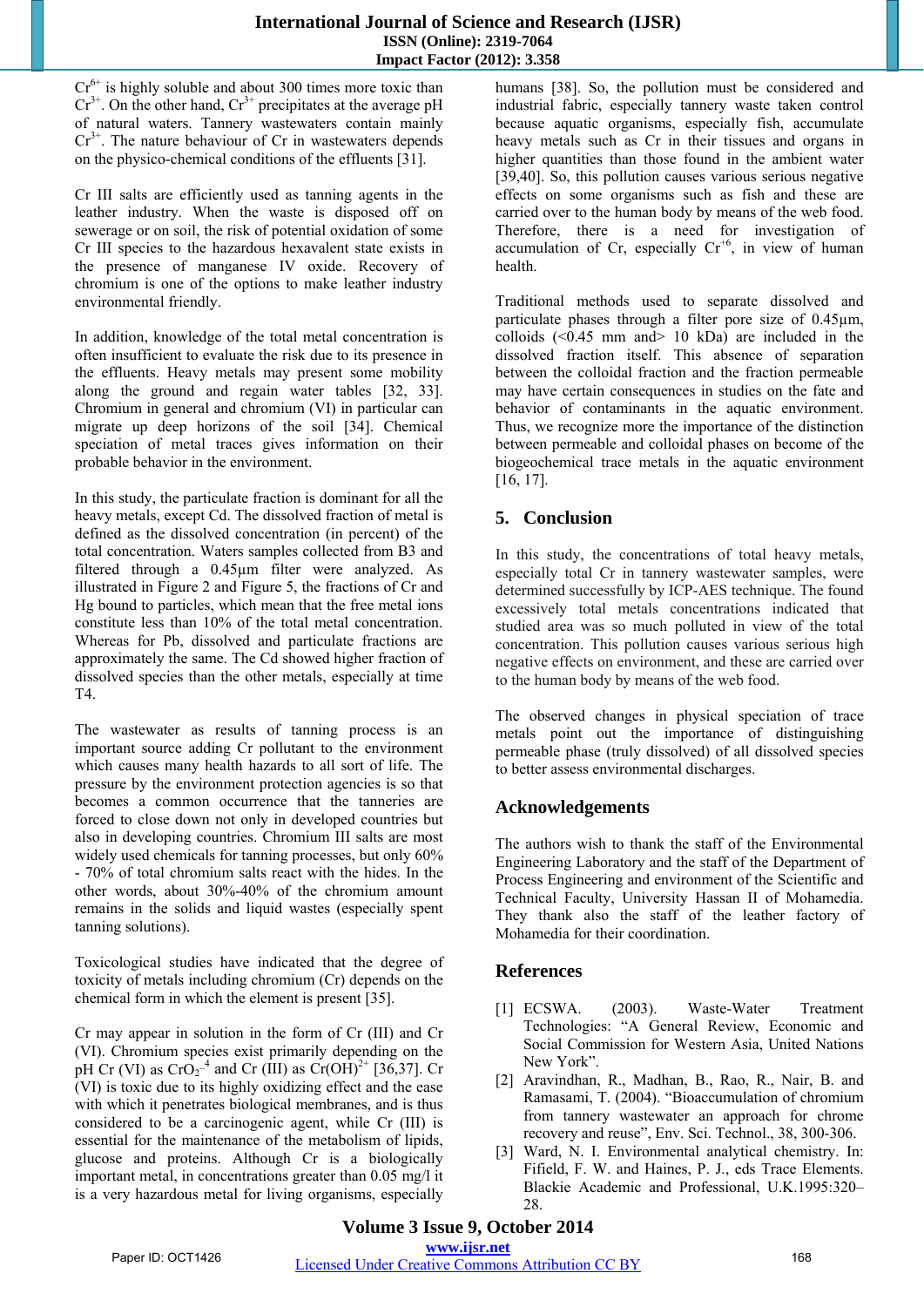**International Journal of Science and Research (IJSR) ISSN (Online): 2319-7064 Impact Factor (2012): 3.358** 

- [4] Malarkodi, M., Krishnasamy, R., Kumaraperumal, R. and Chitdeshwari, T. "Characterization of heavy metal contaminated soils of Coimbatore district in Tamil Nadu". Journal of Agronomy 2007; 6(1).
- [5] S. Esakku, A. Selvam, K. Joseph, K. Palanivelu, "Assessment of heavy metal species in decomposed municipal solid waste", Chem. Speciation Bioavailability 17 (2005) 95–102.
- [6] S.D. Chambers, K.K. Donkor, "Selective determination of trace magnesium by flame atomic absorption spectrometry after malonate complexation and sorption on Dowex 50WX8 resin", Can. J. Anal. Sci. Spectros. 51 (2006) 84–91.
- [7] J. Vukovic, S. Matsuoka, K. Yoshimura,V. Grdinica, R.J. Grubesic, O. Zupanic, "Simultaneous determination of traces of heavy metals by solidphase spectrophotometry, Talanta", in press.
- [8] V.A. Lemos, M.S. Santos, M.J.S. dos Santos, D.R. Vieira, C.G. Novaes, "Determination of copper in water samples by atomic absorption spectrometry after cloud point extraction, Microchim. Acta", in press.
- [9] A.J. Ahamed, B. Suganthana, B.R. Venkatraman, S. Rajam, "Adsorption of Cr-VI on commercially available ash powder—a kinetic approach", J. Indian Chem. Soc. 83 (2006) 792–795.
- [10] Krull, I. S. (Ed.) (1991)."Tracemetal analysis and speciation". J.Choromatogr Libr (Vol. 47). Amsterdam: Elsevier.
- [11]Gjerde, D. T., Mechra, H., & Krull, I. S. (Eds.) (1991). "Trace metal analysis and speciation". Amsterdam: Elsevier.
- [12]Farley K.J. and F.M.M. Morel (1986). "Role of coagulation in sedimentation kinetics". Environ. Sci. Technol., 20, 187-195.
- [13]Sigg L., H. Xue, D. Kistler and R. Schönenberger (2000). "Size distribution (dissolved, colloidal and particulate) of trace metals in the Thur River, Switzerland". Aquat. Geochem., 6, 413-434.
- [14]Gagnon C., F. Gagné, P. Turcotte, I. Saulnier, C. Blaise, M. Salazar and S. Salazar (2006)."Metal exposure to caged mussels in a primary-treated municipal wastewater plume". Chemosphere, 62, 998- 1010.
- [15]Guo L., B.J. Hunt, P.H. Santschi and S.M. Ray (2001). "Effects of dissolved organic matter on the uptake of trace metals by American oysters". Environ. Sci. Technol., 35, 885-893.
- [16]Pan J.-F. and W.-X. Wang (2004). "Influences of dissolved and colloidal organic carbon on the uptake of Ag, Cd, and Cr by the marine mussel Perna viridis". Environ.Pollut., 129,467-477.
- [17]Carvalho R.A., M.C. Benfield and P.H. Santschi (1999). "Comparative bioaccumulation studies of colloidally complexed and free-ionic heavy metals in junevile brown shrimp Penaeus aztecus (Crustacea: Decapoda: Denaeidae)". Limnol. Oceanogr., 44, 403- 414.
- [18]Koukal B., C. Guéguen, M. Pardos, J. Dominik (2003). "Influence of humic substances on the toxic effects of cadmium and zinc to the green alga". Chemosphere, 53, 953-961.
- [19]Ran Y., J.M. Fu, G.Y. Sheng, R. Beckett and B.T.Hart (2000). "Fractionation and composition of colloidaland suspended particulate materials in rivers". Chemosphere,41, 33-43.
- [20]Vignati D.A.L., T. Dworak, B. Ferrari, B. Koukal, J.- L. Loizeau, M. Minouflet, M.I. Gamusso, S. Polesello and J. Dominik (2005). "Assessment of the geochemical role of colloids and their impact on contaminant toxicity in freshwaters: An example for the Lambro-Po System (Italy)". Environ. Sci.Technol., 39, 489,497.
- [21]Wang W.-X. and L. Guo (2000). "Influences of natural colloids on metal bioavailability to two marine bivalves". Environ. Sci. Technol., 34, 4571-4576.
- [22]E. Bezak-Mazur, L. Dąbek, J. Gawdzik, (2001), Influence of "Mineralization and Analysis Technique on the Results of Determination of Iron and Nickel in Industrial Wastes"; Polish Journal of Environmental Studies Vol. 10, No. 1 , 63-66.
- [23]Farag, A.M., May, T., Marty, G.D., Easton, M., Harper, D.D., Little, E.E., Cleveland, L., 2006. "The effect of chronic chromium exposure on the health of Chinook salmon (Oncorhynchus tshawytscha)". Aquat. Toxicol. 76, 246–257.
- [24]Homady, M., Helmi, H., Jiries, A., Mahasneh, A., Al-Nasir, F. and Khleifat, K. (2002)."Survey of some heavy metals in sediments from vehicular service stations in Jordan and their effects on social aggression in prepubertal male mice".Environ. Res.,8 (1), 43-49.
- [25]A. M. Massadeh, M. Taha t, Q. Jaradat, I. F. Al-Momani, "Lead and Cadmium contamination in roadside soil in Irbid city, Jordan". Journal of Soil and Sediment Contamination: International Journal, 13 (4), 347-359 (2004).
- [26]WHO Environmental Health Criteria 101, Methyl mercury, Geneva, World Health Organization 1990, 68.
- [27]WHO Environmental Health Criteria 118, Inorganic Mercury, Geneva, World Health Organization 1991, 68.
- [28]Pais, L, & Benton Jones, 1. Jr., 1997. The handbook of trace elements. St. Lucie Press, Boca Raton, Florida
- [29]Bremner, I. "Manifestations of copper excess". American Journal Of Clinical Nutrition 1998;67:1069S-1073S.
- [30] Quantin, C., Becquer, T., Rouiller, J.H., Berthelin, J., 2002. "Redistribution of metals in a new Caledonia ferralsol after microbial weathering". Soil Science Society of America Journal 66, 1797– 1804
- [31]Kotas, J., & Stasicka, Z. (2000). "Chromium occurrence in the environment, and methods of its speciation". Environmental Pollution, 107, 263.
- [32]Baveye P., M.B. Mcbride, D. Bouldin, T.D. Hinesly, M.S. Dahdoh Et M.F. Abdel Sabour (1999). "Mass balance and distribution of sludgeborne trace elements in a silt loam soil following long-term applications of sewage sludge". Sci. Total. Environ, 227,13‑28.
- [33]Kafka Z. Et M. Kuras (1994). "Analysis of heavy metals in soils contaminated from different sources". Fresenius Environ. Bull., 3, 407-412.